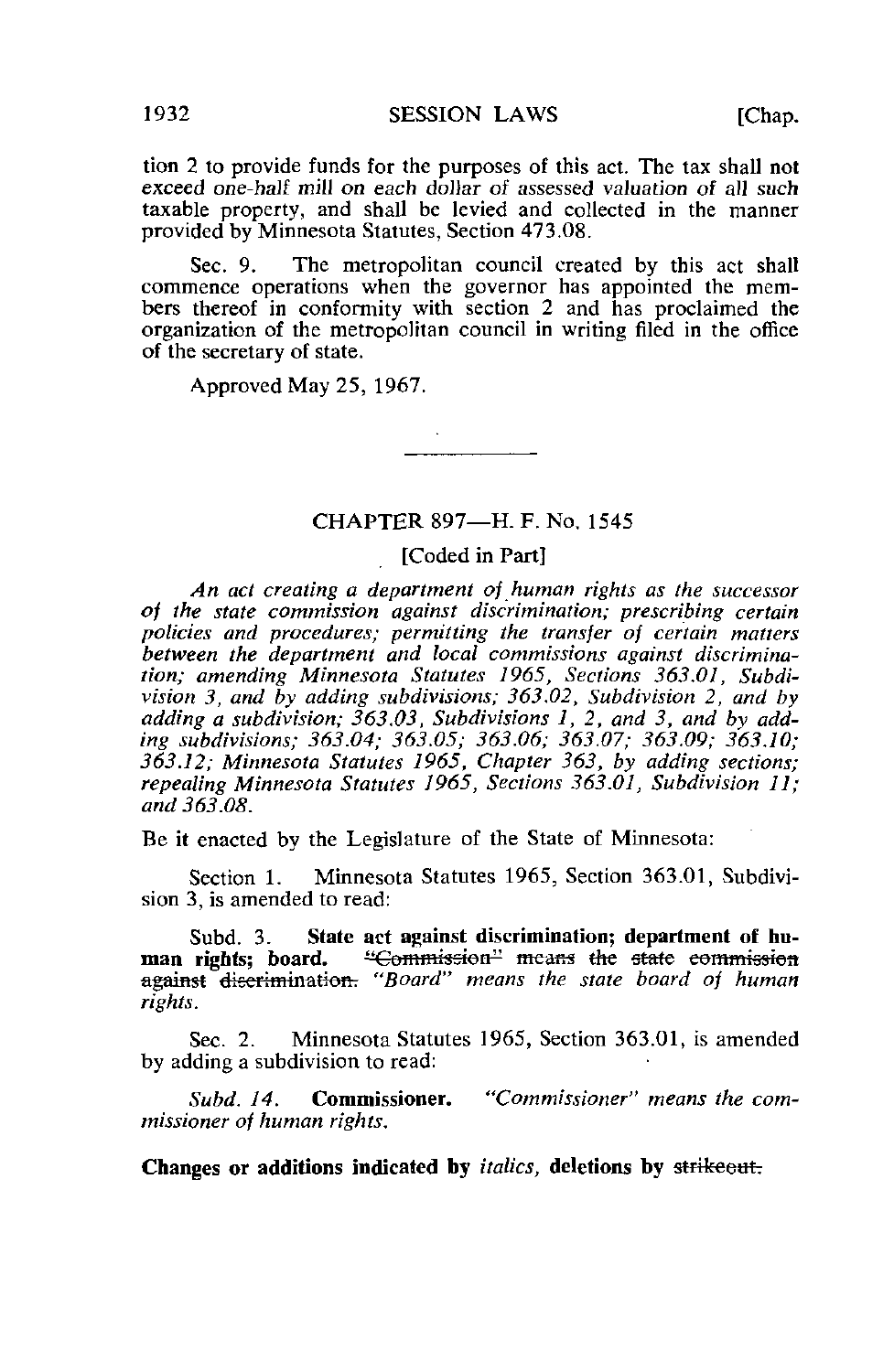Sec. 3. Minnesota Statutes 1965, Section 363.01, is amended by adding a subdivision to read:

Subd. 15. **Employer.** "Employer" means a person who has one or more employees.

Sec. 4. Minnesota Statutes 1965, Section 363.01, is amended by adding a subdivision to read:

Subd, 16. **Party in interest.** "Party in interest" means the complainant, respondent, commissioner or board member.

Sec. 5. Minnesota Statutes 1965, Section 363.01, is amended by adding a subdivision to read:

Subd. 17. **Hearing examiners.** "Hearing examiners" are persons admitted to practice law who are selected by the commissioner to conduct hearings.

Sec. 6. Minnesota Statutes 1965, Section 363.01, is amended by adding a subdivision to read:

Subd. 18. Public accommodations. "Place of public accommodation" means a business, accommodation, refreshment, entertainment, recreation, or transportation facility of any kind, whether licensed or not, whose goods, services, facilities, privileges, advantages or accommodations are extended, offered, sold, or otherwise made available to the public.

Sec. 7. Minnesota Statutes 1965, Section 363.01, is amended by adding a subdivision to read:

Subd. 19. **Public services.** "Public service" means any public facility, department, agency, board or commission, owned, operated or managed by or on behalf of the state of Minnesota, or any subdivision thereof, including any county, city, borough, town, township, or independent district in the state.

Sec. 8. Minnesota Statues 1965, Section 363.01, is amended by adding a subdivision to read:

Subd. 20. Educational institutions. "Educational institution" means a public or private institution and includes an academy, college, elementary or secondary school, extension course, kindergarten, nursery, school system and a business, nursing, professional, secretarial, technical, vocational school; and includes an agent of an educational institution.

Sec. 9. Minnesota Statutes 1965, Section 363.01, is amended by adding a subdivision to read: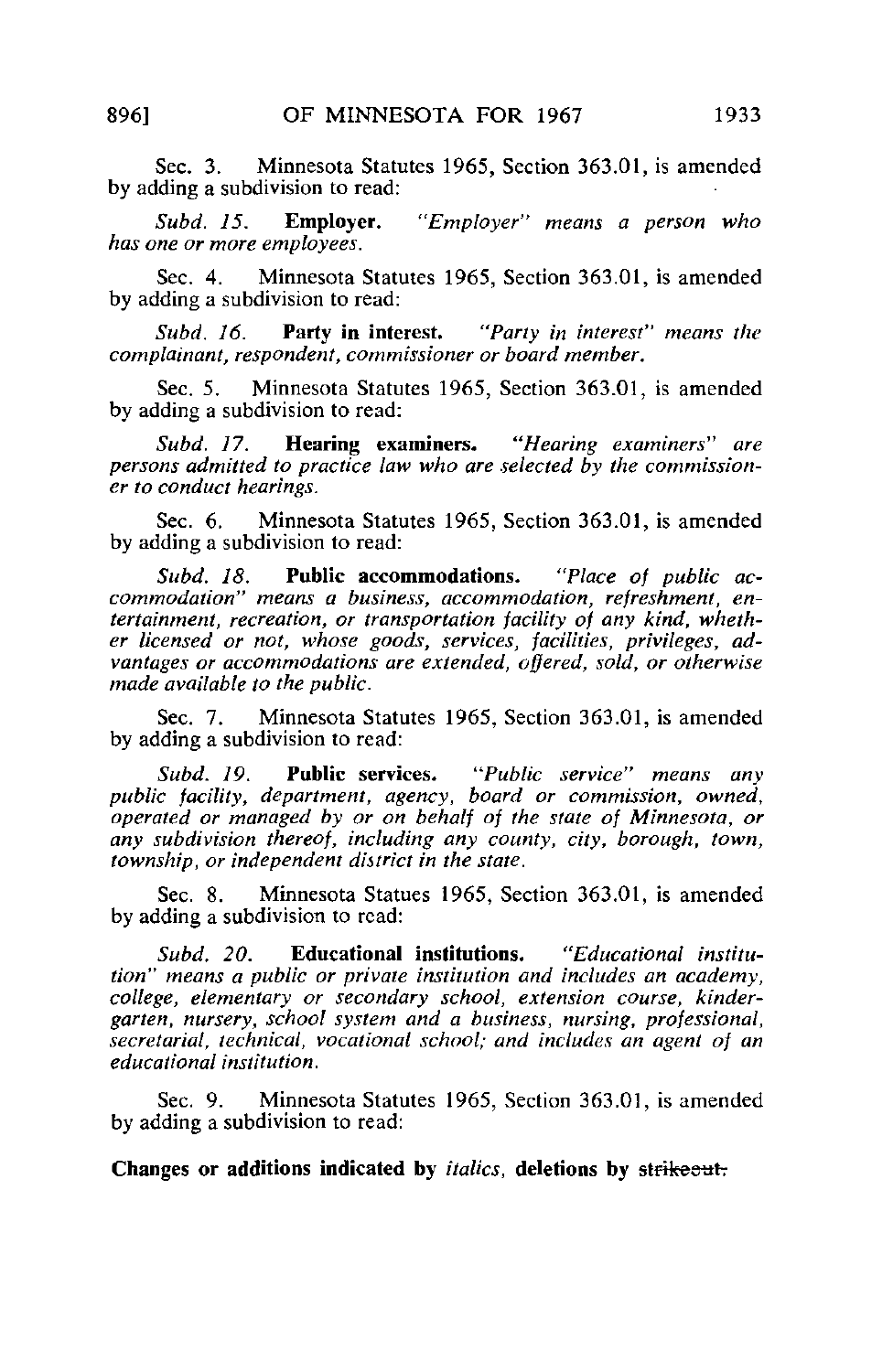Subd. 21. Religious or denominational educational institu-<br>tions. "Religious or denominational educational institution" means "Religious or denominational educational institution" means an educational institution which is operated, supervised, controlled or sustained primarily by a religious or denominational organization, or is one which is stated by the parent church body to be and is, in fact, officially related to that church by being represented on the board of the institution, and by providing substantial financial assistance and which has certified, in writing, to the board that it is a religious or denominational educational institution.

Sec. 10. Minnesota Statutes 1965, Section 363.02, Subdivision 2, is amended to read:

Subd. 2. **Housing.**  $\{1\}$  The provisions of section or (b) the rental by an owner of a one-family accommodation in 363.03, subdivision 2, shall not apply to:

(a) The rental of a portion of a dwelling containing accommodations for two families, one of which is occupied by the owner, or (b) the rental by an owner of a one-family accommadation in which he resides of a room or rooms in such accommodation to another person or persons; or  $\left\langle e\right\rangle$  the rental, lease or sale of a onefamily dwelling, owner occupied, not defined as a publicly assisted housing accommodation.

Sec. 11. Minnesota Statutes 1965, Section 363.02, is amended by adding a subdivision to read:

Subd. 3. Education. It is not an unfair discriminatory practice for a religious or denominational institution to limit admission or give preference to applicants of the same religion.

Sec. 12. Minnesota Statutes 1965, Section 363.03, Subdivision 1, is amended to read:

363.03 Unfair discriminatory practices. Subdivision 1.<br>**Employment.** Except when based on a bona fide occupational Except when based on a bona fide occupational qualification, it is an unfair employment practice:

(1) For a labor organization, because of race, color, creed, religion or national origin,

(a) to deny full and equal membership rights to an applicant for membership or to a member;

- (b) to expel a member from membership;
- (c) to discriminate against an applicant for membership or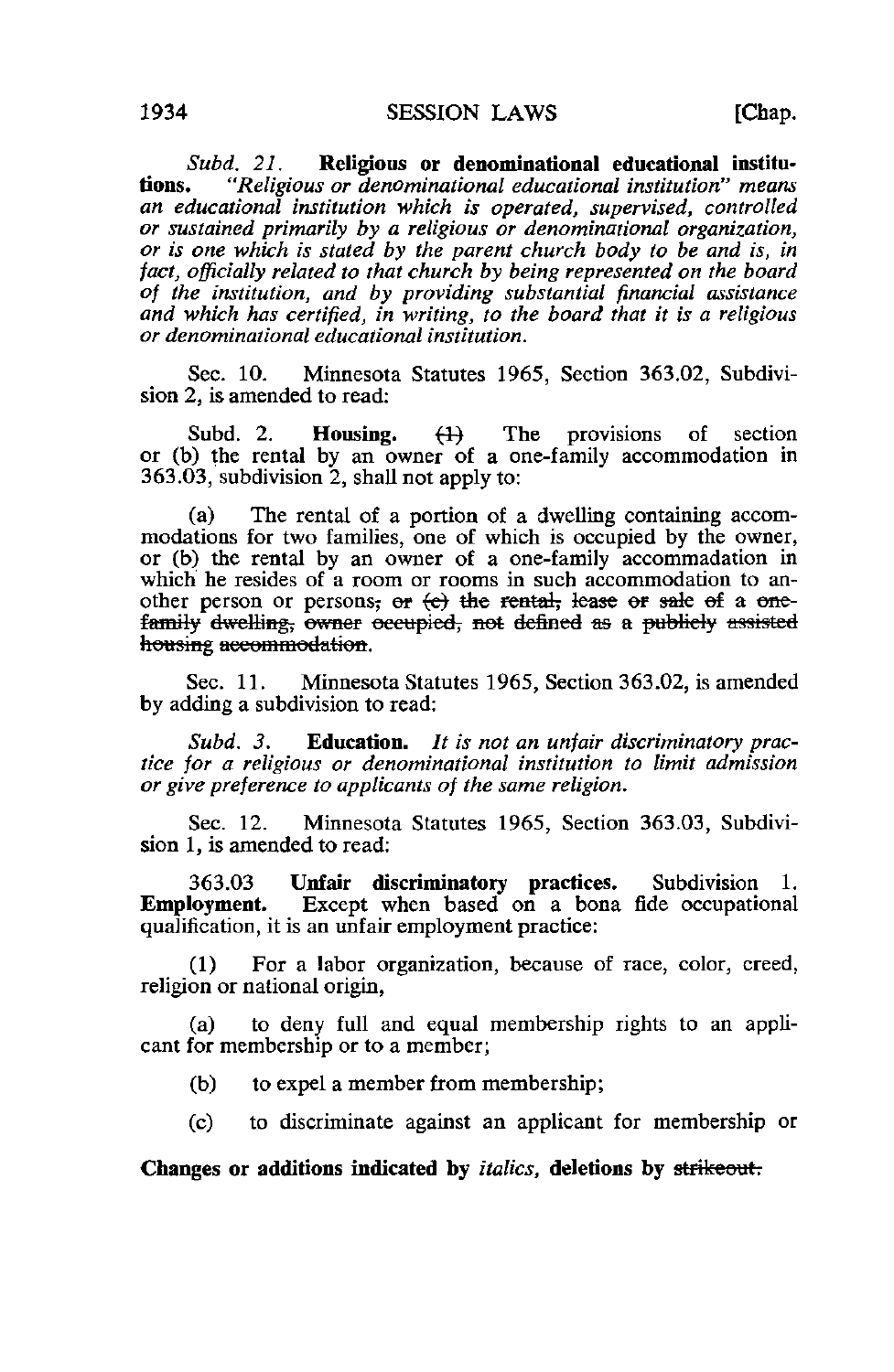a member with respect to his hire, apprenticeship, tenure, compensation, terms, upgrading, conditions, facilities, or privileges of employment; or

(d) to fail to classify properly, or refer for employment or otherwise to discriminate against a member;

(2) For an employer, because of race, color, creed, religion, or national origin-,

(a) to refuse to hire an applicant for employment; or

(b) to discharge an employee; or

(c) to discriminate against an employee with respect to his hire, tenure, compensation, terms, upgrading, conditions, facilities, or privileges of employment;

(3) For an employment agency, because of race, color, creed, religion, or national origin,

(a) to refuse or fail to accept, register, classify property, or refer for employment or otherwise to discriminate against an individual; or

(b) to comply with a request from an employer for referral of applicants for employment if the request indicates directly or indirectly that the employer fails to comply with the provisions of this chapter;

(4) For an employer, labor organization, or employment agency to discharge, expel, or otherwise discriminate against a person because that person has opposed any practice forbidden under this chapter or has filed a complaint charge, testified, or assisted in any proceeding under this chapter;

(5) For a person intentionally to aid, abet, incite, compel or coerce another person to engage in any of the practices forbidden by this chapter;

(6) For a person intentionally to attempt to aid, abet, incite, compel, or coerce another person to engage in any of the practices forbidden by this chapter;

(7) For any person, employer, labor organization or employment agency to wilfully resist, prevent, impede, or interfere with the commission commissioner or any of its his members employees or representatives in the performance of duty under this chapter;

(8) For an employer, employment agency, or labor organi-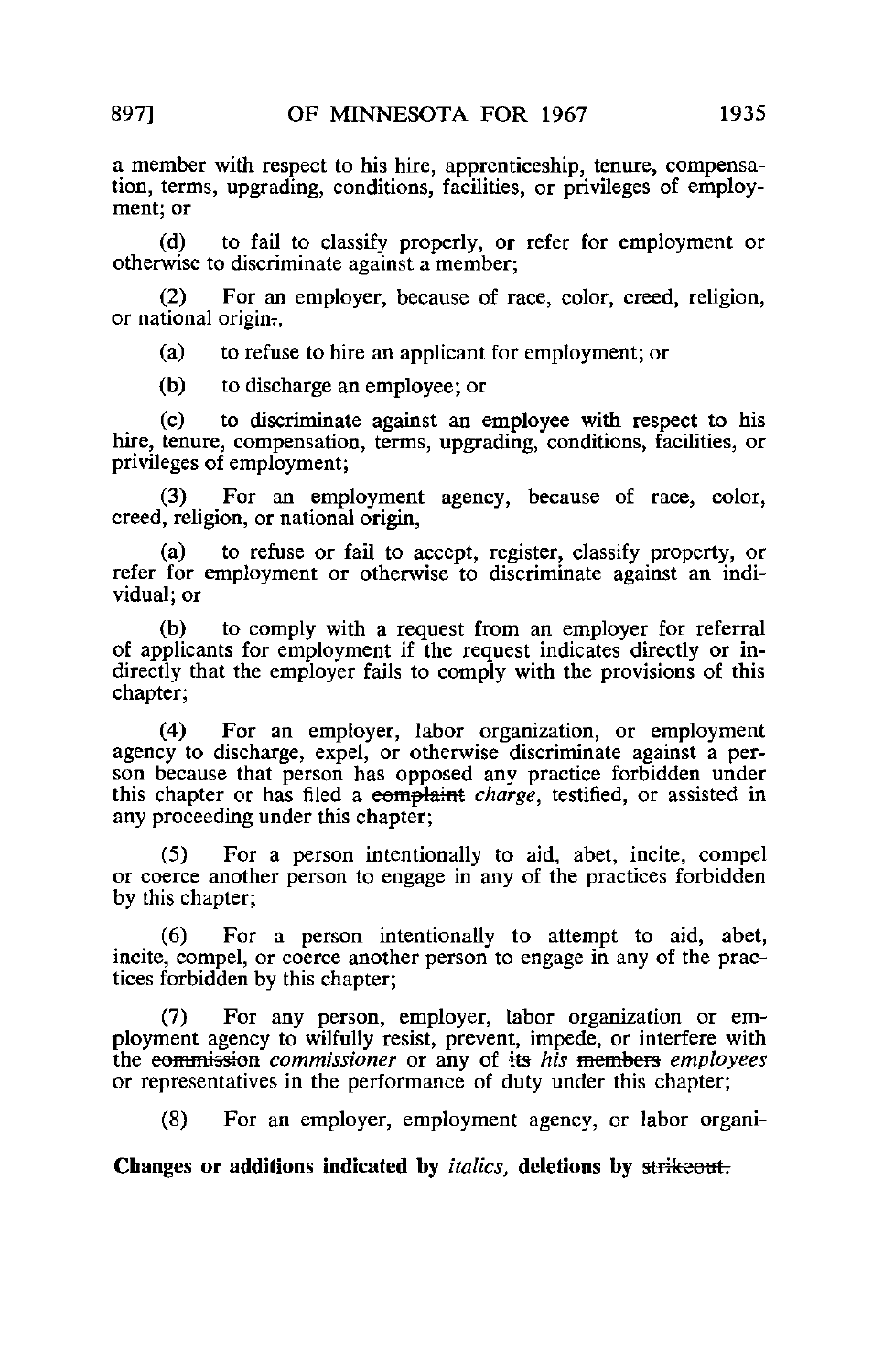zation, before an individual is employed by an employer or admitted to membership in a labor organization, to

(a) require the applicant to furnish information that pertains to the applicant's race, color, creed, religion or national origin, unless, for the purpose of national security, information pertaining to the national origin of the applicant is required by the United States, this state or a political subdivision or agency of the United States or this state; or

(b) cause to be printed or published a notice or advertisement that relates to employment or membership and discloses a preference, limitation, specification, or discrimination based on race, color, creed, religion or national origin.

Sec. 13. Minnesota Statues 1965, Section 363.03, Subdivision 2, is amended to read:

Subd. 2. **Real property.** It is an unfair discriminatory practice:

(1) For an owner, lessee, sublessee, assignee, or managing agent of, or other person having the right to sell, rent or lease any real property, or any agent of any of these

(a) to refuse to sell, rent, or lease or otherwise deny to or withhold from any person or group of persons any real property because of the race, color, creed, religion, or national origin of such person or group of persons;

(b) to discriminate against any person or group of persons because of the race, color, creed, religion, or national origin of such person or group of persons in the terms, conditions or privileges of the sale, rental or lease of any real property or in the furnishing of facilities or services in connection therewith; or

(c) in any transaction involving real property, to print, circulate or post or cause to be printed, circulated, or posted any advertisement or sign, or use any form of application for the purchase, rental or lease of real property, or make any record or inquiry in connection with the prospective purchase, rental, or lease of real property which expresses, directly or indirectly, any limitation, specification, or discrimination as to race, color, creed, religion, or national origin or any intent to make any such limitation, specification, or discrimination.

(2) For a real estate broker, real estate salesman, or employee, or agent thereof

(a) to refuse to sell, rent, or lease or to offer for sale, rental,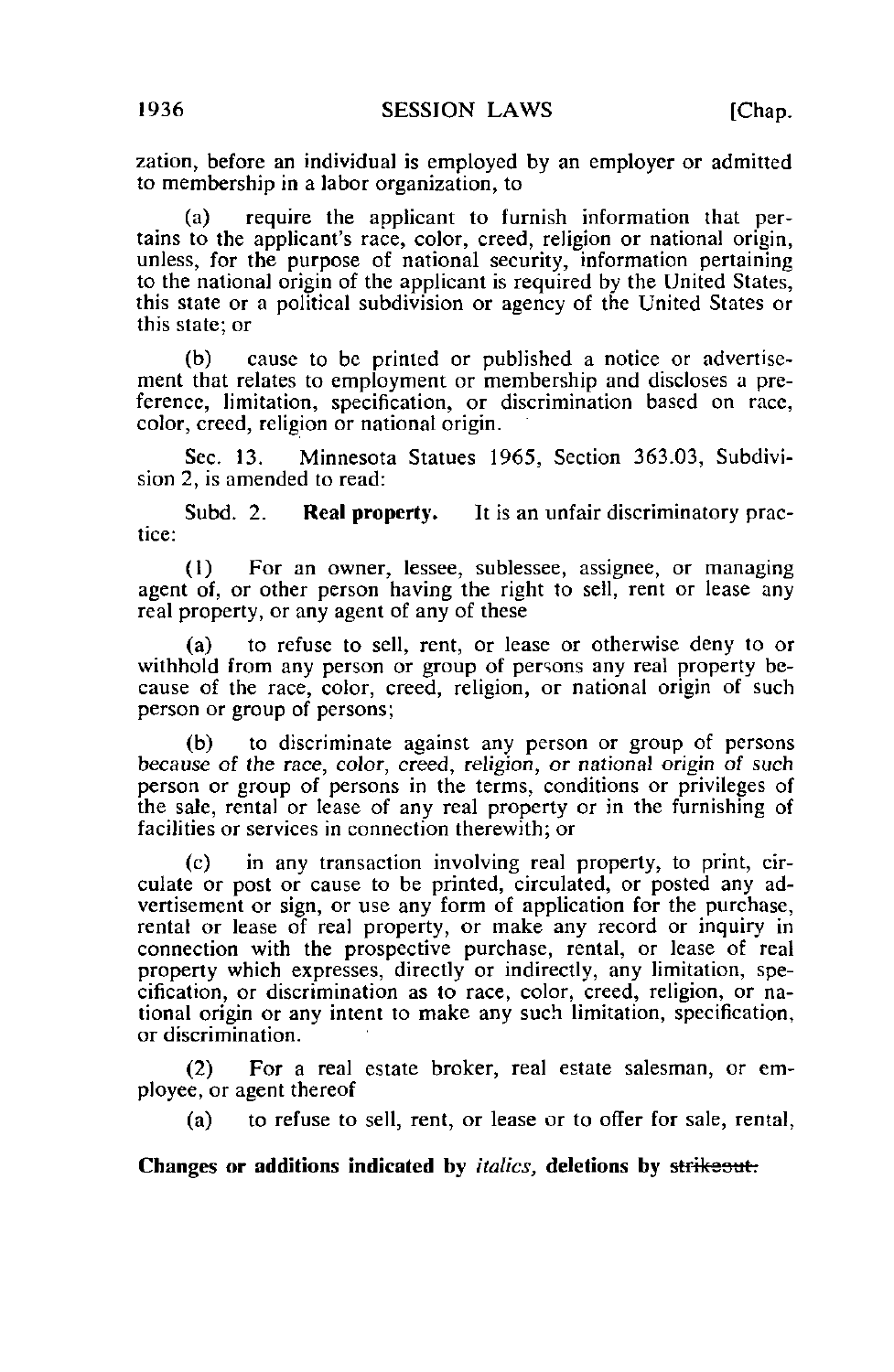or lease any real property to any person or group of persons or to negotiate for the sale, rental, or lease of any real property to any person or group of persons because of the race, color, creed, religion or national origin of such person or group of persons, or represent that real property is not available for inspection, sale, rental, or lease when in fact it is so available, or otherwise deny or withhold any real property or any facilities of real property to or from any person or group of persons because of the race, color, creed, religion, or national origin of such person or group of persons;

to discriminate against any person because of his race, color, creed, religion, or national origin in the terms, conditions or privileges of the sale, rental or lease of real property or in the furnishing of facilities or services in connection therewith; or

(c) to print, circulate, or post or cause to be printed, circulated, or posted any advertisement or sign, or use any form of application for the purchase, rental, or lease of any real property or make any record or inquiry in connection with the prospective purchase, rental or lease of any real property, which expresses directly or indirectly, any limitation, specification or discrimination as to race, color, creed, religion or national origin or any intent to make any such limitation, specification or discrimination;

For a person, bank, banking organization, mortgage company, insurance company, or other financial institution or lender to whom application is made for financial assistance for the purchase, lease, acquisition, construction, rehabilitation, repair or maintenance of any real property or any agent or employee thereof^

(a) to discriminate against any person or group of persons because of the race, color, creed, religion, or national origin of such person or group of persons or of the prospective occupants or tenants of such real property in the granting, withholding, extending, modifying or renewing, or in the rates, terms, conditions, or privileges of any such financial assistance or in the extension of services in connection therewith;

(b) to use any form of application for such financial assistance or make any record or inquiry in connection with applications for such financial assistance which expresses, directly or indirectly, any limitation, specification, or discrimination as to race, color, creed, religion, or national origin or any intent to make any such limitation, specification, or discrimination.

- (4) For any person
- (a) to engage in any economic reprisal against any other per-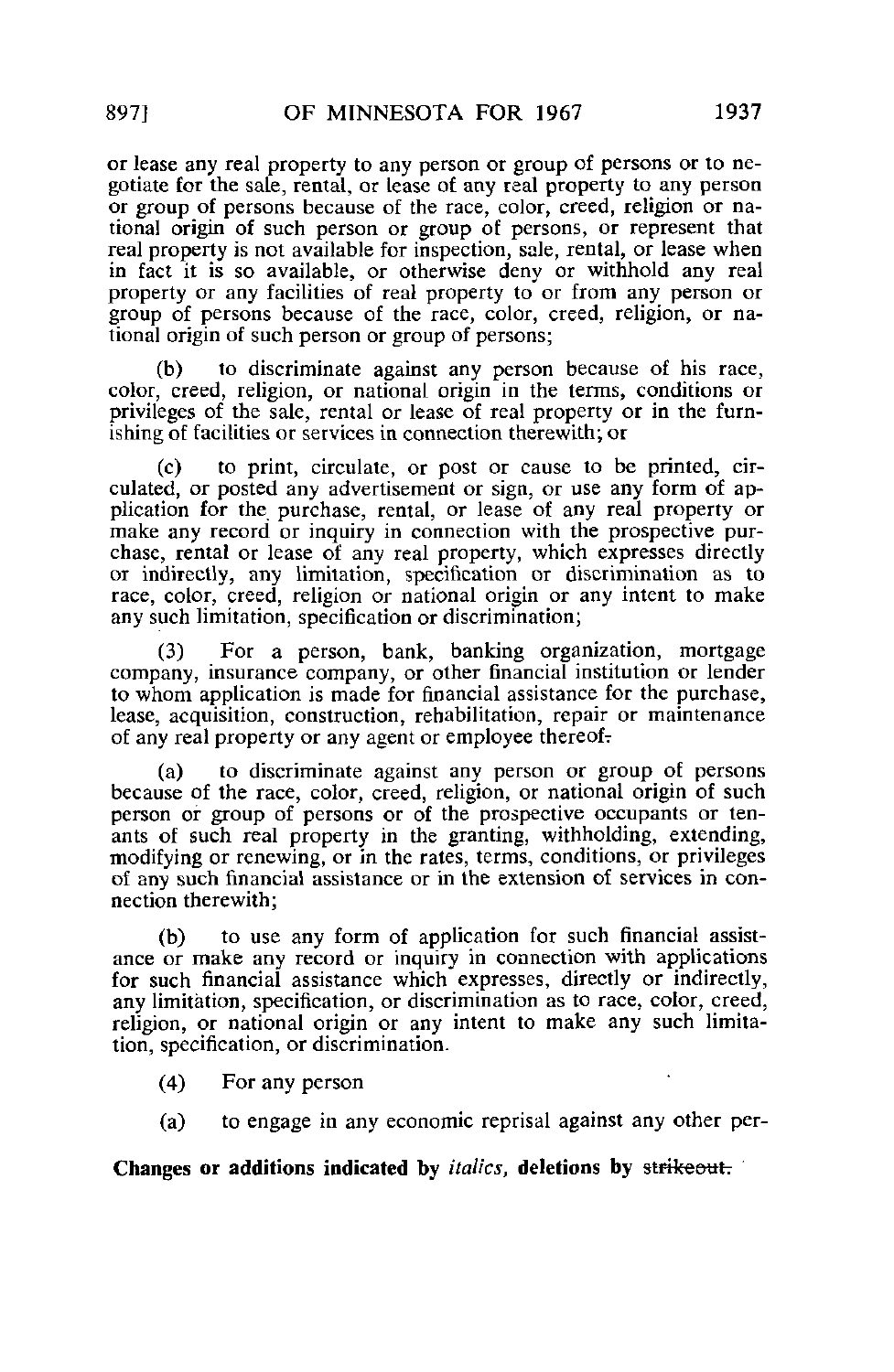son because that person has opposed any practice forbidden under Laws 1961, Chapter 428 Minnesota Statutes, Chapter 363, or has filed a complaint charge, testified, assisted, or participated in any manner in any investigation, proceeding, or hearing under Laws <del>1961, Chapter 428</del> Minnesota Statutes, Chapter 363;

(b) intentionally to aid, abet, incite, compel, or coerce any other person to engage in any of the practices forbidden by Laws 1961, Chapter 428 Minnesota Statutes, Chapter 363;

(c) to wilfully obstruct or prevent any person from complying with the provisions of Laws 1961, Chapter 428 Minnesota Statutes, Chapter 363, or any order issued thereunder, or to resist, prevent, impede or interfere with the commission or any of its members or representatives in the performance of duty under  $E_{\text{aws}}$  1961, Chapter 428 Minnesota Statutes, Chapter 363; or

(d) to attempt directly or indirectly to commit any of the practices forbidden by Laws 1961, Chapter 428 Minnesota Statutes, Chapter 363.

Sec. 14. Minnesota Statutes 1965, Section 363.03, Subdivision 3, is amended to read:

Subd, 3. Public accommodations.  $(1)$  It is an unfair discriminatory practice: for any person to engage in any aet forbidden by Minnesota Statutes 1961, Seetion 327.09

To deny an individual or group of individuals the full and equal enjoyment of the goods, services, facilities, privileges, advantages, and accommodations of a place of public accommodation because of race, color, creed, religion, or national origin.

Sec. 15. Minnesota Statutes 1965, Section 363.03, is amended by adding a subdivision to read:

Subd. 4. Public services. It is an unfair discriminatory practice:

To discriminate against any person in the access to, admission to, full utilization of or benefit from any public service because of race, color, creed, religion, or national origin.

Sec. 16. Minnesota Statutes 1965, Section 363.03, is amended by adding a subdivision to read:

Subd. 5. Educational institution. It is an unfair discriminatory practice:

(1) To discriminate in any manner in the full utilization of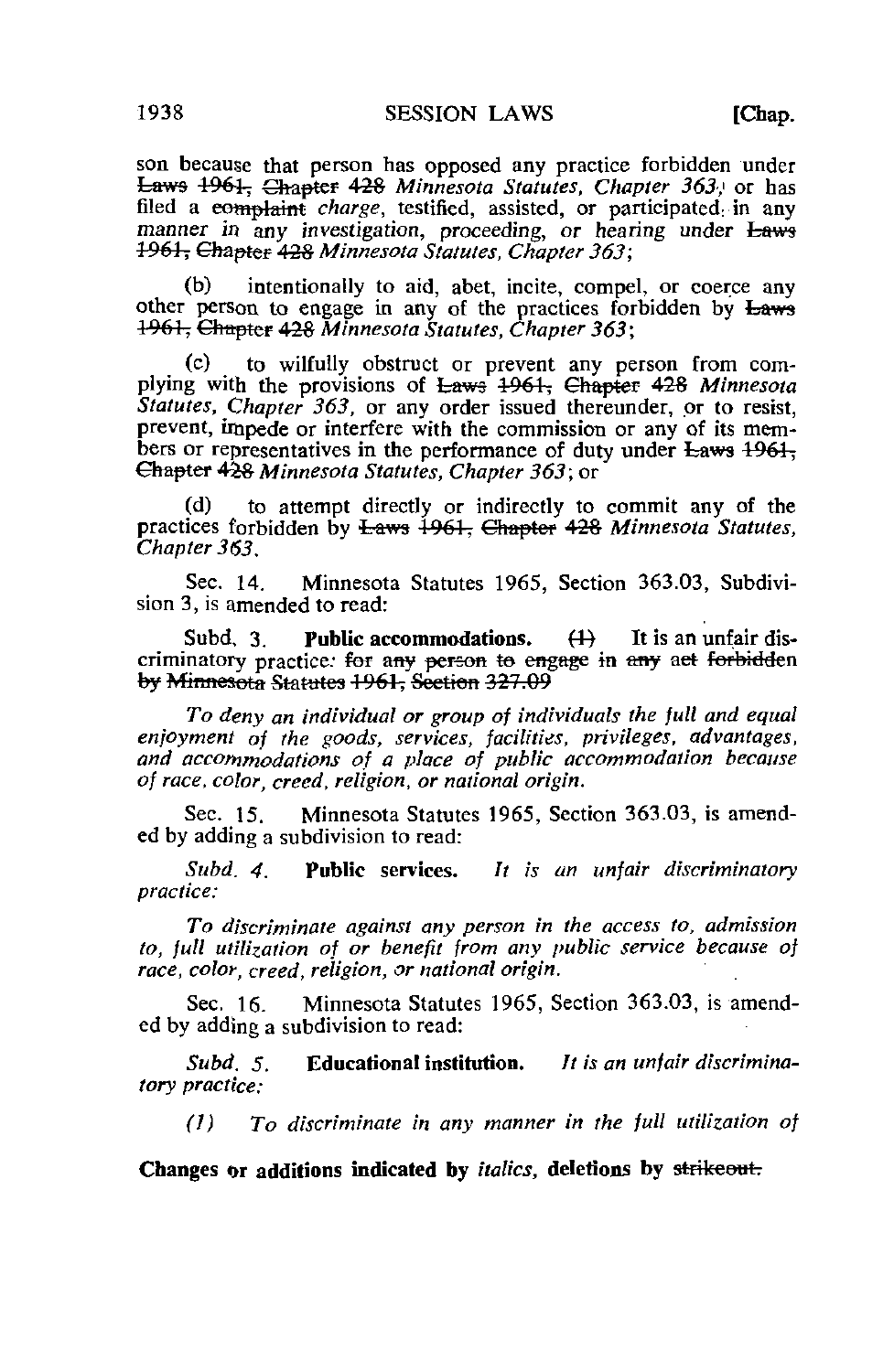or benefit, from any educational institution, or the services rendered thereby to. any individual because of race, color, creed, religion, or national origin.

(2) To exclude, expel, limit, or otherwise discriminate against an individual seeking admission as a student, or an individual enrolled as a student because of race, color, creed, religion, or national origin.

(3) To make or use a written or oral inquiry, or form of application for admission that elicits or attempts to elicit information, or to make or keep a record, concerning the race, color, creed, religion, or national origin of an applicant for admission, except as permitted by regulations of the department.

Sec. 17. Minnesota Statutes 1965, Section 363.04, is amended to read:

363.04 Department of human rights. Subdivision 1-There is created a State Commission Against Discrimination, to consist of up to nine members, with at least one from each congressional district of the state ef Minnesota; and at feast one ef whom shall be an attorney at law, appointed by the governor with the advice and eonsent ef the senate; for a term of five years to serve until a successor is appointed and qualified. The chairman shall be designated by the governor?

Subd.  $2$ . To ensure a continuity of work, the initial appointments to the commission shall be: one member for a term of one year, twe for a term of two years; two for a terra of three years; twe for a term of four years and two for a term of five years. All members shall serve until a successor is appointed and qualifies.

Subd:  $3$ : A vacancy shall be filled by appointment by the governor for the balance of the unexpired term with the advice and eonsent of the senate.

Subd. 4. Upon notice and hearing a member may be removed by the governor upon a finding of incfficiency; neglect of duty; miseonduet or malfeasance in office.

Subd: 5. Each member of the commission shall receive reimbursement for necessary traveling expenses incurred on official business. Reimbureement shall be made in the manner provided by law for state employees.

Subdivision 1. Creation; commissioner, There is hereby established at the seat of government an executive department to be known as the department of human rights. There shall be at the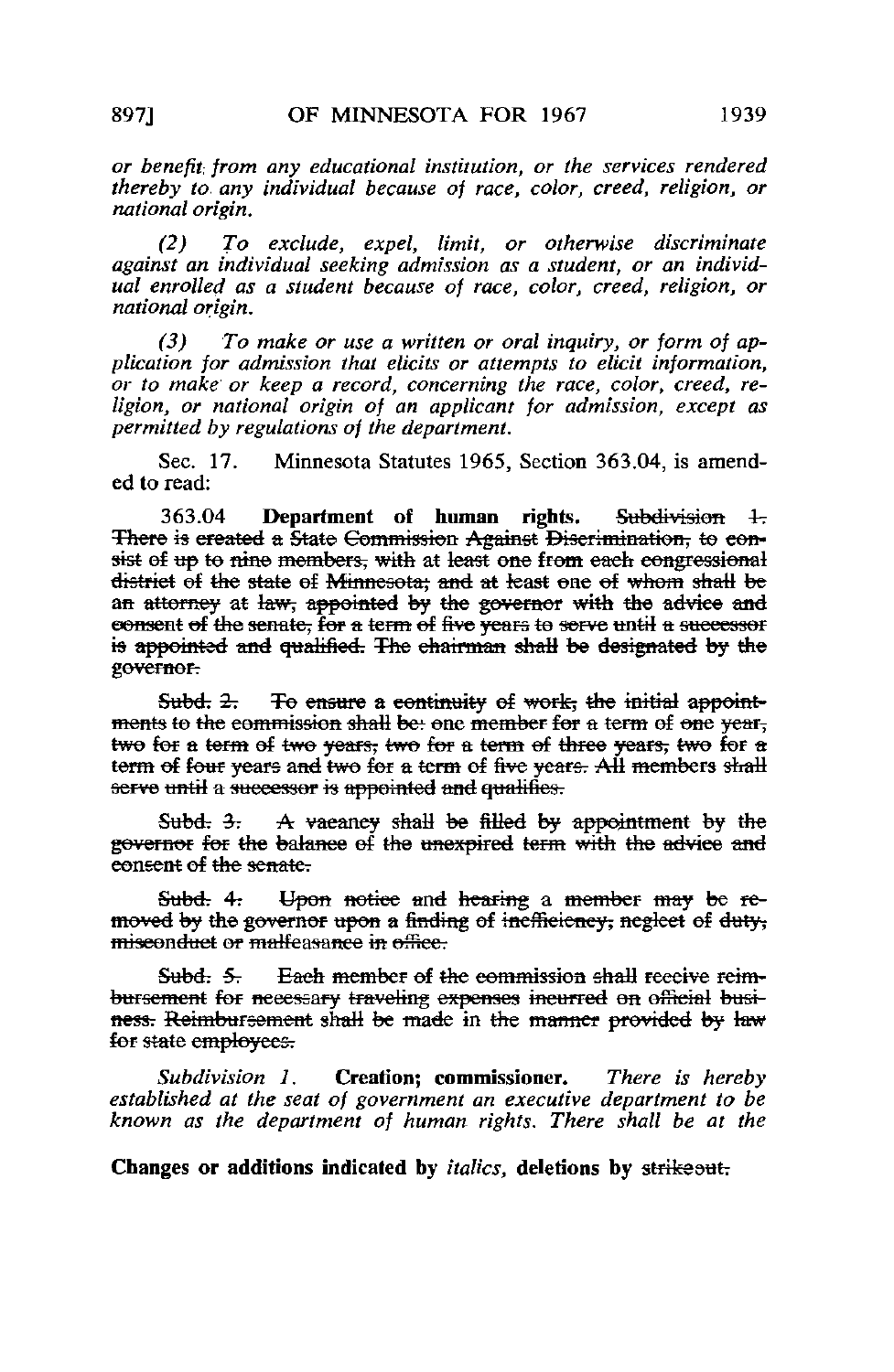head of the department a commissioner of human rights, who shall be appointed by the governor, by and with the advice and consent of the senate. The department shall be administered under the supervision and direction of the commissioner, who shall serve at the pleasure of the governor for a four-year term, which shall coincide with the term of the governor. At the expiration of his term of office, the commissioner shall continue to serve until his successor is appointed and shall have qualified. A vacancy in the office of commissioner shall be filled by the governor by and with the advice and consent of the senate for the unexpired portion of the term. The commissioner shall receive compensation at the rate prescribed by law.

Subd. 2. Deputy commissioner, duties. There shall be in the department a deputy commissioner, who shall be appointed by the commissioner and shall serve at the pleasure of the commissioner. The deputy commissioner shall act for, and exercise the powers of the commissioner during the absence or disability of the commissioner or in the event of a vacancy in the office of commissioner. The deputy commissioner shall perform such functions, powers and duties as the commissioner shall prescribe from time to time.

Subd. 3. **Oath, bond.** Before entering upon the duties of office, the commissioner and the deputy commissioner shall each take and subscribe an oath, give bond to the state of Minnesota to be approved by the governor and filed with the secretary of state in the sum of \$10,000, conditioned upon the faithful performance of his duties.

Subd. 4. Board, appeals, membership, terms. There is hereby established within the department a state board of human rights. There are hereby transferred to, and it shall be the duty of the board to exercise the functions, powers, and duties of the appeal board provided for in this chapter. The board shall also serve in an advisory capacity to the commissioner. The board shall consist of 15 members to be appointed by the governor, by and with the advice and consent of the senate. Members of the board shall be appointed with due regard to their fitness for the efficient dispatch of the functions, powers and duties vested in and imposed upon the board. At least three members of the board shall be lawyers admitted to practice law within this state. Members of the board shall be appointed for terms of three years, except that any person appointed to fill a vacancy occurring prior to the expiration of the term for which his predecessor was appointed shall be appointed only for the remainder of such term. Upon the expiration of his term of office, a member shall continue to serve until his successor is appointed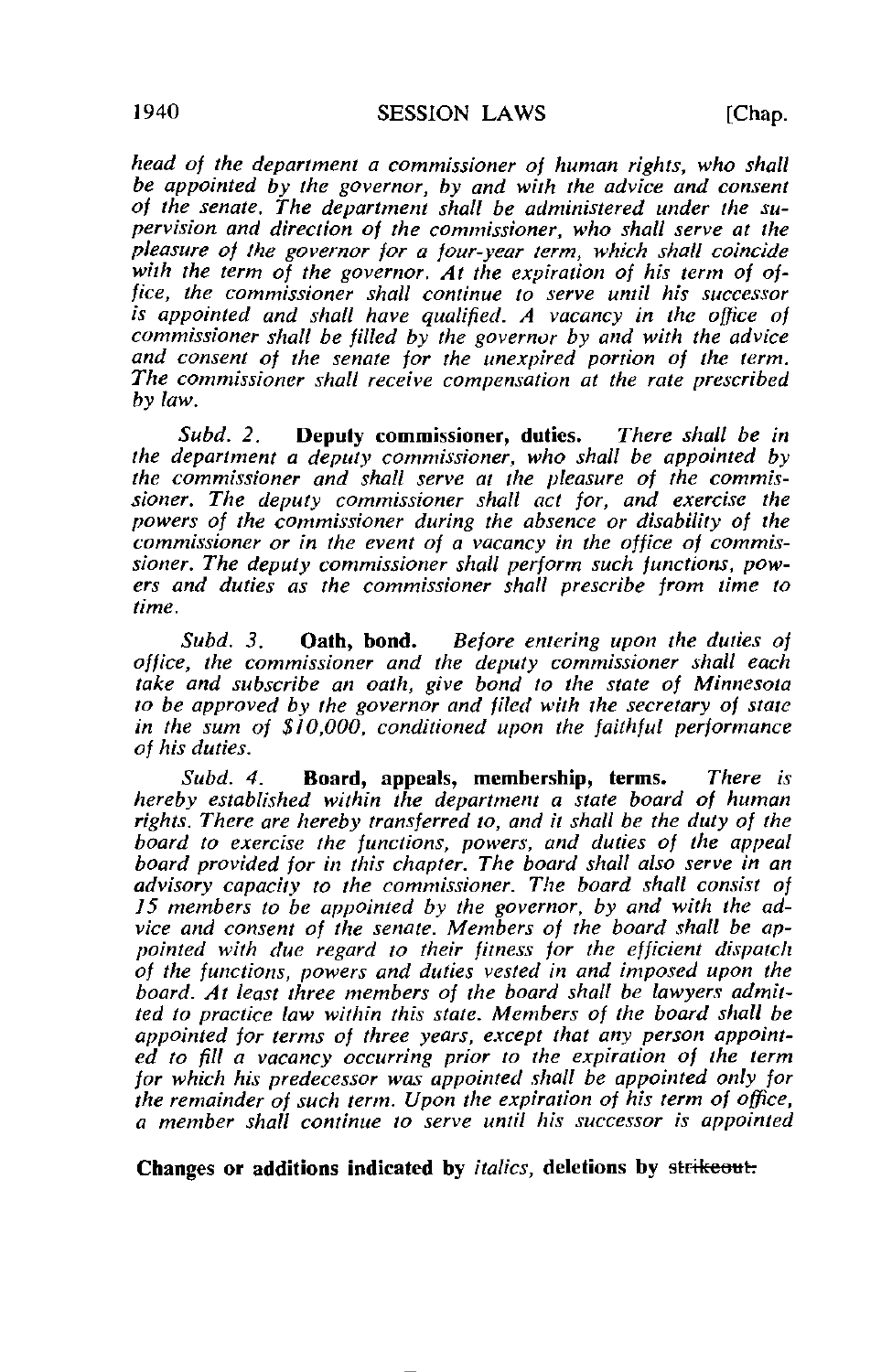and shall have qualified. Members may be removed by the governor for inefficiency, neglect of duty or malfeasance in office. The governor shall designate from time to time one of the members oj the board as chairman. The first board shall consist of jive members appointed for a term expiring the first Monday in January 1968; five members for a term expiring the first Monday in January 1969; and five members for a term expiring the first Monday in January 1970.

Subd. 5. Programs and policies. The board shall from time to time recommend programs and policies to the commissioner so as to enable him to better carry out the terms and provisions of Minnesota Statutes, Chapter 363.

Subd. 6. Expenses. Each member of the board shall serve without compensation but shall be reimbursed for necessary expenses incurred in the performance of his duties in the same manner and in the same amount as provided by law for state officers and employees.

Subd. 7. Women's assistance. There shall be in the department a division on women's affairs to primarily assist women in the fields of:

- (1) employment policies and practices;
- (2) education and training;
- f3) health and welfare;
- (4) civil and political rights; and
- (5) home, community and family life.

Subd. 8. Advisory committee, membership, terms. There is hereby established within the department an advisory committee on women's affairs to advise and assist the commissioner. The committee shall consist of  $15$  persons to be appointed by the commissioner. Seven shall be appointed for terms expiring March 1, 1968, and every two years thereafter, and eight shall be appointed for terms expiring March 1, 1969, and every two years thereafter. Vacancies in unexpired terms shall be filled by appointment by the commissioner. In addition to the 15 members of the committee the following shall serve as ex officio, non-voting members of the committee: a member of the state senate to be appointed in January of each odd-numbered year by the committee on committees of that body; a member of the house of representatives to be appointed in January of each odd-numbered year by the speaker of that body; the commissioner of education, or his designee; the commissioner of public welfare, or his designee; and the executive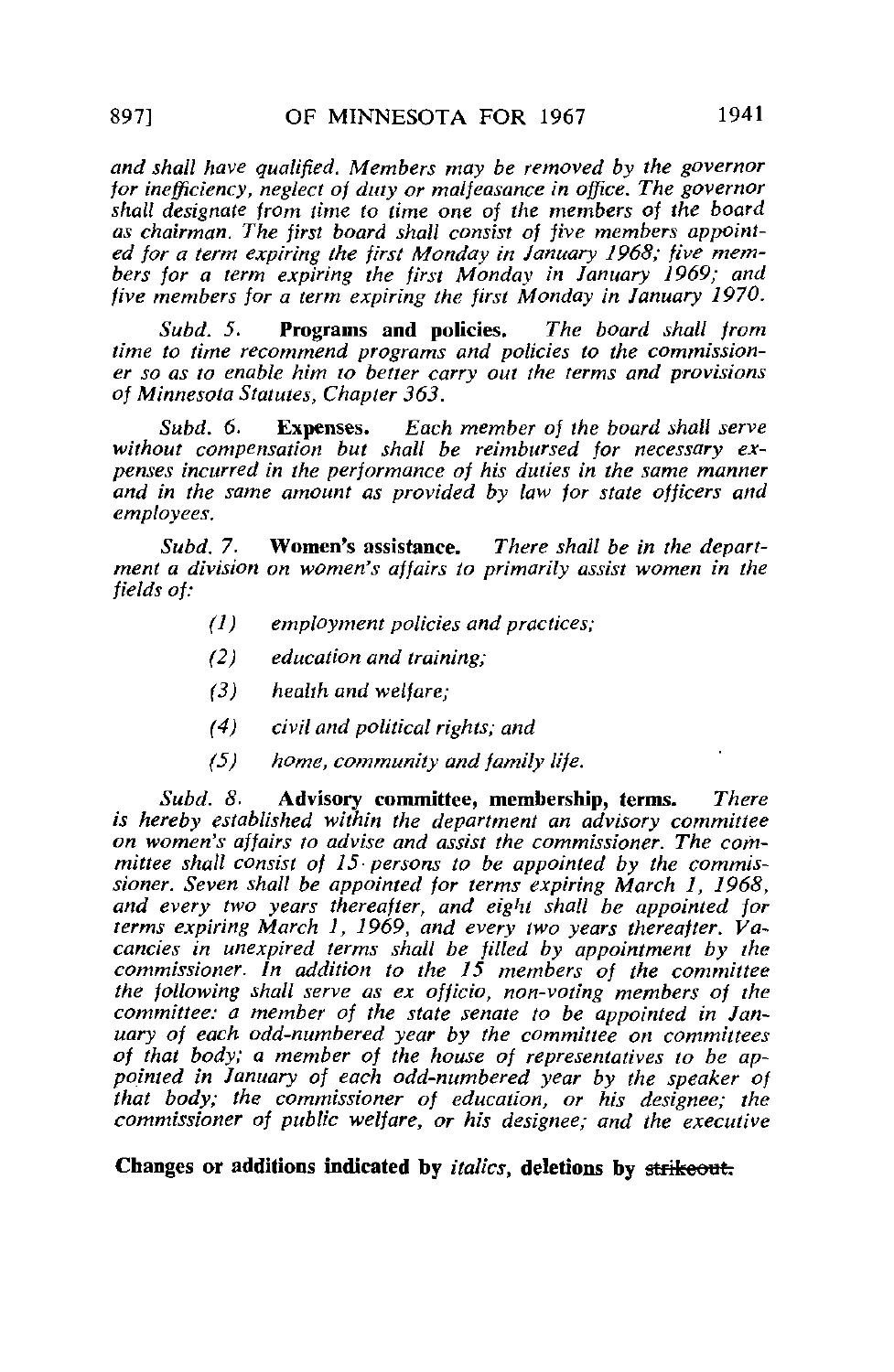secretary of the state board of health, or his designee. The committee shall elect, in January of each year, a chairman and such other officers as it may deem necessary. It shall meet at least twice in each year. Additional meetings may be called by the chairman, by the commissioner, or by a majority of the voting members. Each member of the committee shall be reimbursed for necessary expenses incurred in the performance of his duties in the same amount and in the same manner as provided by law for state officers and employees.

Subd. 9. **Departmental organization.** Subject to other provisions of Minnesota Statutes, Chapter 363, the commissioner shall have the powers granted by Minnesota Statutes, Section 15.06 to organize the department.

Subd. 10. Continuity in operations. In exercising the functions, powers and duties conferred on and transferred to the commissioner by this act, the commissioner shall give full consideration to the need for operational continuity of the functions transferred.

Sec. 18. Minnesota Statutes 1965, Section 363.05, is amended to read:

363.05 Duties of commissioner. Subdivision 1. Formu-<br>lation of policies. The eommission commissioner shall formulate The eommission commissioner shall formulate policies to effectuate the purposes of this chapter and shall:

(1) Exercise leadership under the direction of the governor in the development of human rights policies and programs, and make recommendations to the governor and the legislature for their consideration and implementation;

(2) cooperate and consult with the commissioners of education, labor and industry, public welfare, business development, and conservation, and with the secretary of the state board of health in developing plans and programs to most effectively serve the needs of Indians and to assist women in the areas designated in section 363.04, subdivision 9.

 $(4)$   $(3)$  establish and maintain a principal office in St. Paul, and any other necessary branch offices at any location within the state;

 $(2)$  (4) meet and function at any place within the state;

 $(3)$  -appoint an executive director to serve at the pleasure of the commission and fix his compensation and prescribe his duties.

employ such *hearing examiners*, attorneys, clerks  $(4)$   $(5)$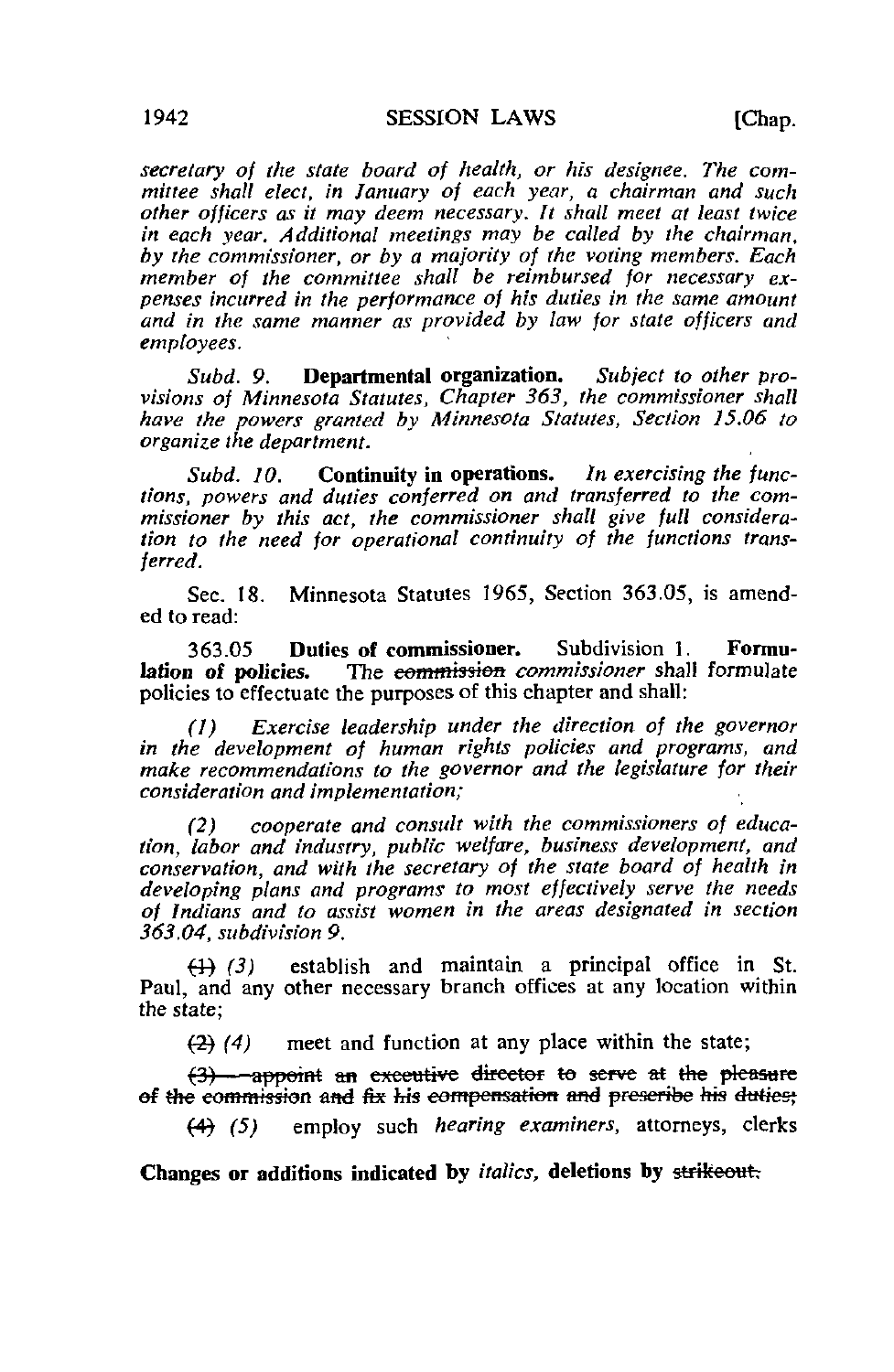and other employees and agents as  $\pm$  he may deem necessary, to fix their compensation and prescribe their duties;

 $(5)$  (6) to the extent permitted by federal law and regulation, utilize the records of the department of employment security of the state when necessary to effectuate the purposes of this chapter;

(6) (7) obtain upon request and utilize the services of all state governmental departments and agencies;

 $(7)$  (8) adopt suitable rules and regulations for effectuating the purposes of this chapter;

 $(8)$  (9) issue, receive, and investigate complaints issue complaints, receive and investigate charges alleging discrimination because of race, eolor, erced, religion or national origin unfair discriminatory practices, and determine whether or not probable cause exists for hearing;

 $(9)$  (10) subpoena witnesses, administer oaths, and take testimony relating to the ease before the commission, and require the production for examination of any books or papers relative to any matter under investigation or in question before the commission; authorize hearing examiners to exercise the authority conferred by this clause;

 $(10)$  (11) attempt, by means of education, conference, conciliation, and persuasion to eliminate unfair discriminatory practices in all types of employment and housing accommodations as being contrary to the public policy of the state as stated in section  $363.12$ ;

 $(11)$  (12) conduct research and study discriminatory practices based on race; color; creed; religion, or national origin;

 $(12)$  (13) publish and distribute the results of research and study of discriminatory practices based on race, color, creed, religion, or national origin when in the judgment of the commission it will tend to eliminate such discrimination when in the judgment of the commissioner the purposes of Minnesota Statutes, Chapter 363, will be served thereby,

 $(13)$   $(14)$  develop and recommend conduct programs of formal and informal education designed to promote good will; and may make recommendations to agencies and officers of state or local subdivisions of government in aid of such policies and purposes in eliminating discriminatory practices based on race, eolor, creed, re-Higion, or national origin; and eliminate discrimination and intergroup conflict by use of educational techniques and programs he deems necessary;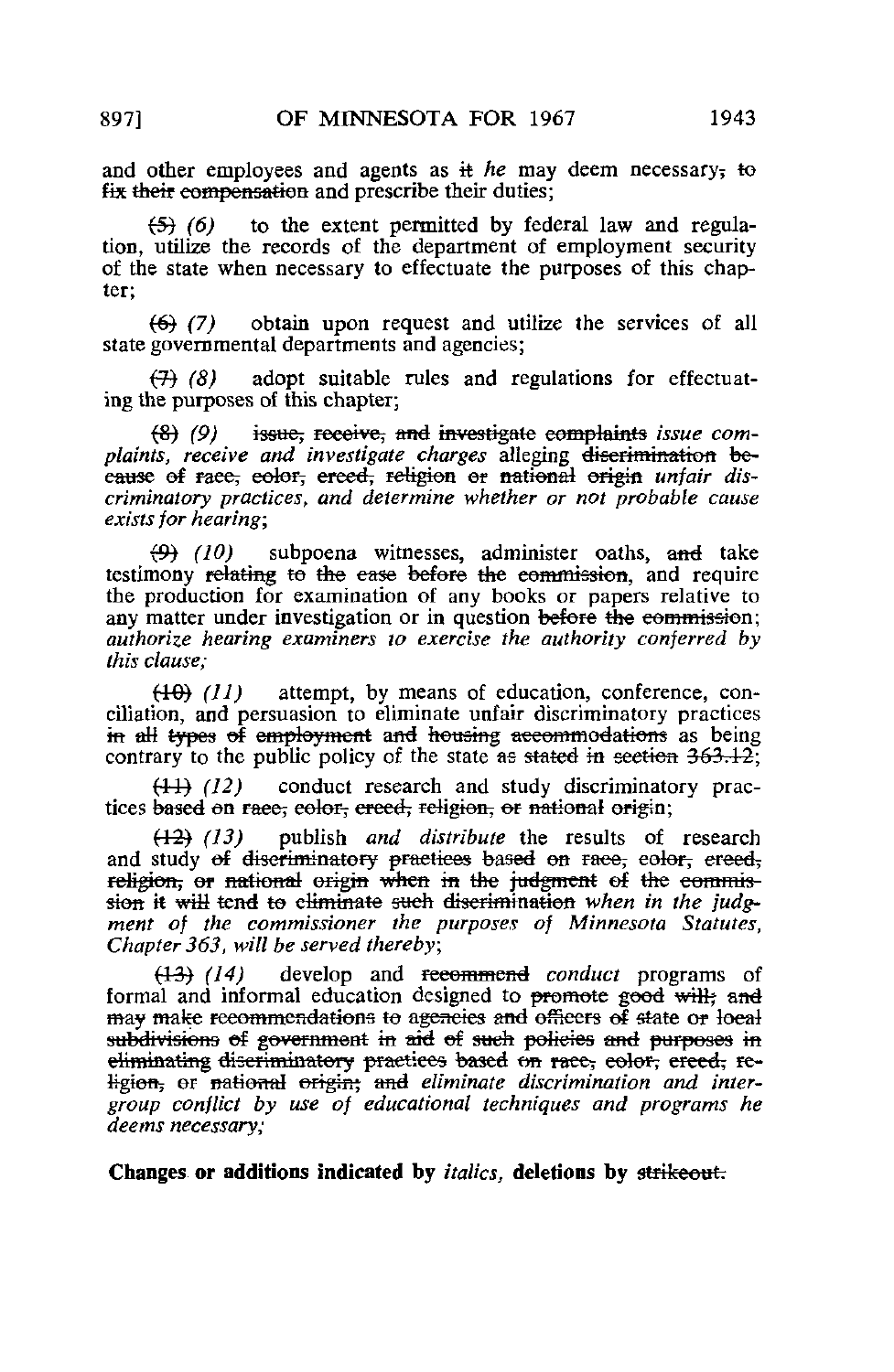$(15)$  . make a written report of the activities of the eommission *commissioner* to the governor each year and to the legislature at each sessions?;

(16) accept gifts, bequests, grants or other payments public and private to help finance the activities of the department;

(17) create such local and statewide advisory committees as will in his judgment aid in effectuating the purposes of the department of human rights;

(18) appoint a hearing examiner to preside at a public hearing on any complaint;

(19) develop such programs as will aid in determining the compliance throughout the state with the provisions of Minnesota Statutes, Chapter 363, and in the furtherance of such duties, conduct research and study discriminatory practices based upon race, color, creed, religion, national origin, or other factors and develop accurate data on the nature and extent of discrimination and other matters as they may affect housing, employment, public accommodations, schools, and other areas of public life;

(20) develop and disseminate technical assistance to persons subject to the provisions of Minnesota Statutes, Chapter 363, and to agencies and officers of governmental and private agencies;

(21) provide staff services to such advisory committees as may be created in aid of the functions of the department of human rights;

(22) make grants in aid to the extent that appropriations are made available for such purpose in aid of carrying out his duties and responsibilities, but no grant in aid shall be made without first obtaining the advice and consent of the board;

(23) develop educational programs, community organization programs, leadership development programs, motivational programs, and business development programs for the benefit of those persons theretofore and hereafter subject to prejudice and discrimination; and

 $(24)$  provide information for and direction to a program designed to assist Indian citizens to assume all the rights, privileges, and duties of citizenship; and to coordinate and cooperate with local, state and national and private agencies providing services to the Indian people.

Subd. 2. To the extent determined by the commission and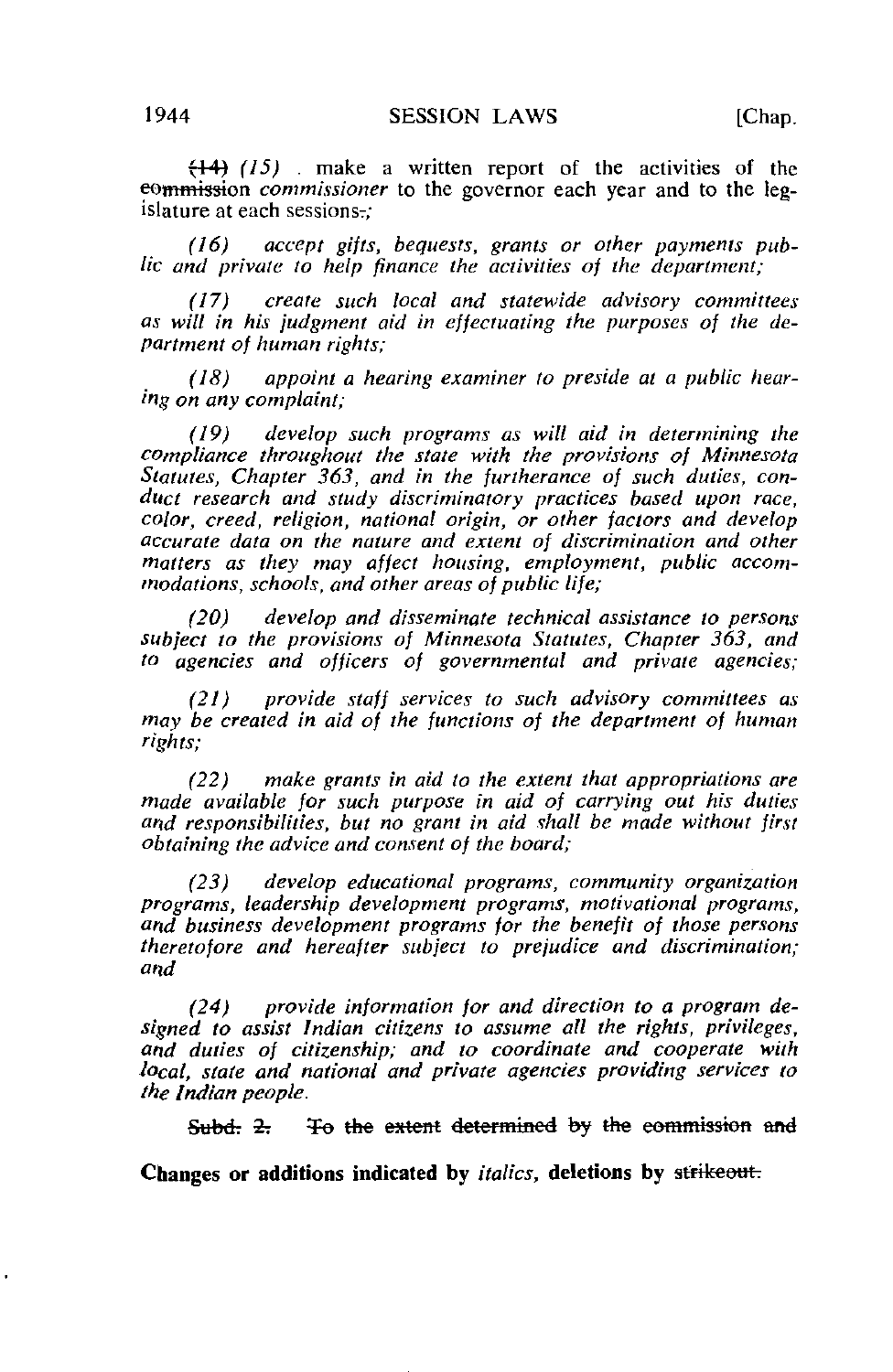subject to its direction and control, the executive director may e $\ddot{x}$ ereise the powers and perform the duties of the commission.

Sec. 19. Minnesota Statutes 1965, Section 363.06, is amended to read:

363.06 Grievances. Subdivision 1. Charge filing. Any person aggrieved by a violation of this chapter may file by himself, or his agent, or attorney a signed verified complaint charge with the commission commissioner or his designated agent, stating the name and address of the person alleged to have committed an unfair discriminatory practice, setting out the details of the practice complained of and any other information required by the commission commissioner. The commissioner within jive days of such filing shall serve a copy of the charge upon the respondent personally or by registered or certified mail. Any employer whose employees, or some of them, or any labor union whose members, or some of them, refuse or threaten to refuse to cooperate with the provisions of this chapter; may file with the commission a signed complaint asking for assistance by conciliation or other remedial action.

Subd. 2. Complaint, issuance by commissioner. Whenever the commission *commissioner* has reason to believe that a person is engaging in an unfair discriminatory practice, the eommission commissioner may issue a complaint.

Subd. 3. Time for filing charge. A eomplaint *charge* of an unfair discriminatory practice must be filed within six months after the occurrence of the practice.

Subd. 4. Inquiry into charge. When a complaint charge has been filed or issued, the commission commissioner shall promptly inquire into the truth of the allegations of the complaint. charge and shall make a determination as to whether or not there is probable cause to credit the allegation of unfair discriminatory practices, and

(1) If the commissioner shall determine after investigation that no probable cause exists to credit the allegations of the unfair discriminatory practice, the commissioner shall, within ten days of such determination, serve upon the complainant and respondent written notice of such determination. This shall be a final decision of the department.

(2) If the commissioner shall determine after investigation that probable cause exists to credit the allegations of unfair discriminatory practices, the commissioner shall issue a complaint and serve on the respondent, by registered or certified mail, a written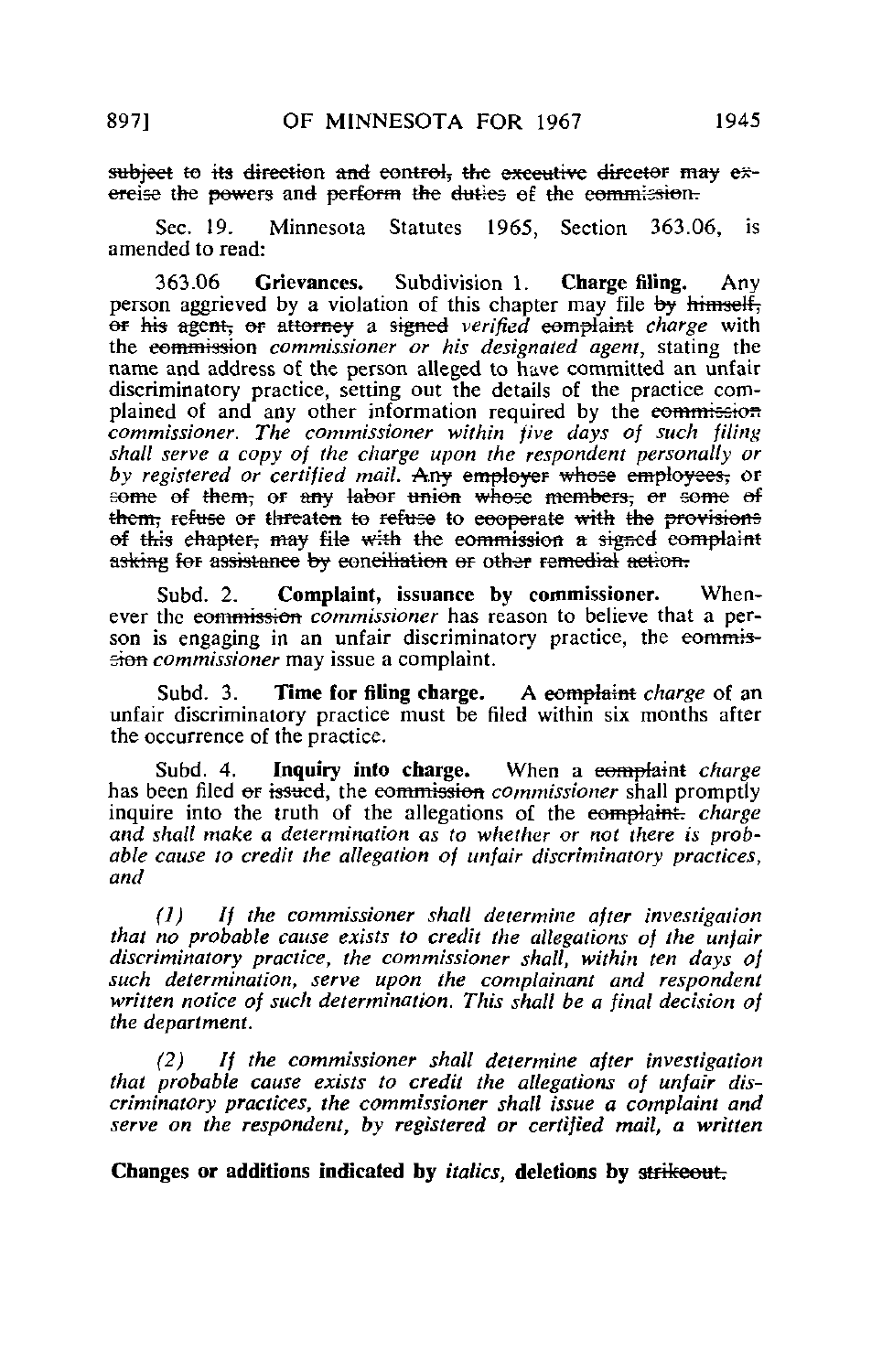notice of hearing together with a copy of the complaint, requiring the respondent to answer the allegations of the complaint at a hearing before a hearing examiner at a time and place specified in the notice, not less than ten days after service of said complaint. A copy of the notice shall be furnished to the charging party, the attorney general, and members of the board.

(3) At any time after the commissioner has determined that there is probable cause to believe that a respondent has engaged in an unfair discriminatory practice the commissioner may file a petition in the district court in a county in which the subject of the complaint occurs, or in a county in which a respondent resides or transacts business, seeking appropriate temporary relief against the respondent, pending final determination of proceedings under this chapter, including an order or decree restraining him from doing or procuring any act tending to render ineffectual any order the commissioner may enter with respect to the complaint. The court shall have power to grant such temporary relief or restraining order as it deems just and proper, but no such relief or order extending beyond ten days shall be granted except by consent of the respondent or after hearing upon notice to the respondent and a finding by the court that there is reasonable cause to believe that the respondent has engaged in a discriminatory practice; provided that no such injunctive relief, order, or decree shall be granted except upon the giving of security by the person claiming to be aggrieved by the unfair practice, in such sum as the court deems proper for the payment of such costs and damages as may be incurred or suffered by the party who is found to have been wrongfully enjoined or restrained. The Minnesota rules of civil procedure shall apply to such application, and the district court shall have authority to grant or deny such relief sought on such conditions as it deems just and equitable. All hearings under this section shall be given precedence as nearly as practicable over all other pending civil actions.

If after the inquiry the commission determines that there is probable eause for believing that an unfair discriminatory practice exists, the eommission shall set a time and place for hearing the complaint and shall issue and serve by registered mail a copy of the complaint and a written notice requiring the respondent to answer the allegations of the complaint at the hearing. Within  $45$  days after receipt of the copy of the complaint and the notice, the respondent shall serve upon the commission; by registered mail, a verified answer to the complaint. Prior to the hearing the commission shall endeavor to eliminate the unfair discriminatory practice through education; conference; conciliation; 'and persuasion. If the commission determines that there is no probable cause for believing that an unfair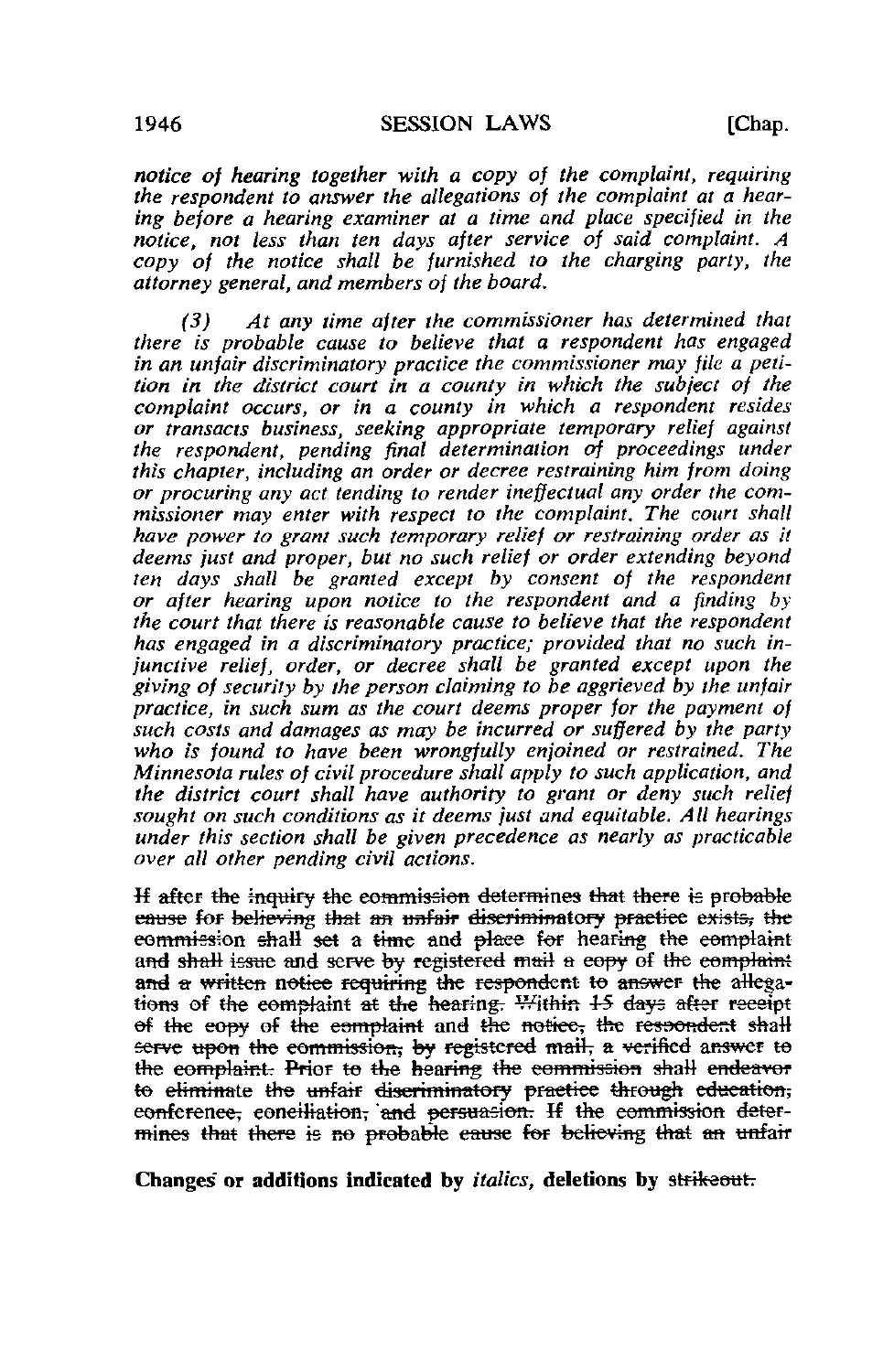diseriminatory practice exists, the commission shall dismiss the complaint.

Subd. 5. Attempts to eliminate unfair practices. The eommission commissioner, in complying with subdivision 4, shall endeavor to eliminate the unfair discriminatory practice through education, conference, conciliation and persuasion at the place where the practice occurred, or the respondent resides or has his principal place of business.

Subd. 6. Publication of accounts of cases. The eommission commissioner may publish an account of a case in which the complaint has been dismissed or the terms of settlement of a case that has been voluntarily adjusted. Except as provided in other sections of this chapter, the commission commissioner shall not disclose any information concerning his efforts in a particular case to eliminate an unfair discriminatory practice through education, conference, conciliation and persuasion.

Sec. 20. Minnesota Statutes 1965, Chapter 363, is amended by adding a section to read:

[363.071] Hearings. Subdivision 1. Conduct of hearings. The commissioner shall appoint from the board a three man hearing panel, at least one of whom shall be a lawyer, or an examiner to hear the complaint. The hearing shall be conducted at a place designated by the commissioner, within the county where the unfair discriminatory practice occurred or where the respondent resides or has his principal place of business. The hearing shall be conducted in accordance with Minnesota Statutes 1965, Sections 15.0418, 14.0419, 15.0421, 15.0422, and is subject to appeal in accordance with Section 15.0424.

Subd. 2. Determination of discriminatory practice. It the panel or examiner finds that the respondent has engaged in an unfair discriminatory practice, the panel or examiner shall make findings of fact and conclusions of law, and shall issue a preliminary order directing the respondent to cease and desist from the unfair discriminatory practice found to exist and to take such affirmative action as in the judgment of the panel or examiner will effectuate the purposes of this chapter. The panel or examiner shall cause the findings of fact, conclusions of law, and preliminary order to be served on the respondent personally, the charging party by registered or certified mail, and shall furnish copies to the attorney general and the commissioner.

Subd.  $3$ . Dismissal of hearing. If the panel or examiner makes findings of fact, conclusions of law, and an order in favor of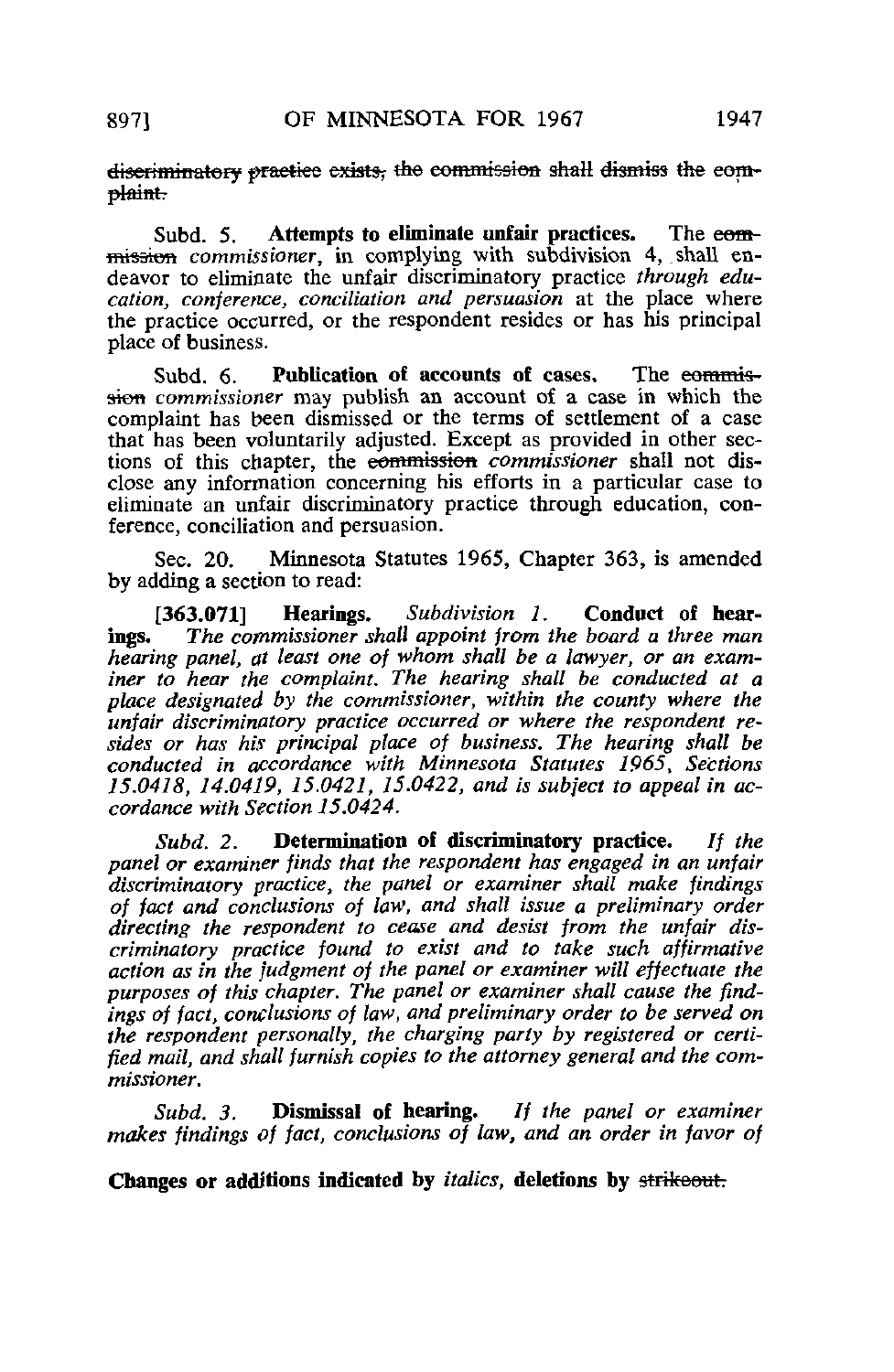the respondent, such order shall be a final decision of the department.

Sec. 21. Minnesota Statutes 1965, Chapter 363, is amended by adding a section to read:

[363.072] District court, review orders of board. Subdivi-<br>sion 1. A respondent aggrieved by a final decision of the board A respondent aggrieved by a final decision of the board may seek judicial review in the district court for the judicial district in which the hearing of the board was held.

Subd. 2. The district court review proceedings shall conform to Minnesota Statutes, Section 15.0424, judicial review oj agency decisions, and  $15.0425$ , scope of judicial review.

Sec. 22. Minnesota Statutes 1965, Chapter 363, is amended by adding a section to read:

[363.091] Enforcement. When the order of the department has become final the commissioner may file with the clerk of district court in the judicial district in which the hearing was held a petition requesting the court to order the respondent to comply with the order of the department. Thereupon the court shall issue an order to show cause directed to the respondent why an order directing compliance should not be issued. Notwithstanding the provisions of any law or rule of civil procedure to the contrary, the court shall examine at the hearing on the order to show cause all the evidence in the record and may amend the order of the department in any way the court deems just and equitable.

Sec. 23. Minnesota Statutes 1965, Section 363.10, is amended to read:

363.10 Appeal to supreme court. The eommission commissioner, or the respondent, may appeal to the supreme court as provided by Minnesota Statutes, Section 605.09, Clauses (b) and (g) from an order of the district court issued pursuant to section  $\overline{363.08}$  63.072, subdivision 8.1.

Sec. 24. Minnesota Statutes 1965, Chapter 363, is amended by adding a section to read:

[363,115] Referral to local commission. The commissioner whether or not a charge has been filed under Chapter 363 may refer a matter involving discrimination because of race, color, religion, sex, or national origin to a local commission for investigation, study and report, and may refer a complaint alleging a violation of Chapter 363 to a local commission for investigation, determination whether there is reasonable cause to believe that the respondent has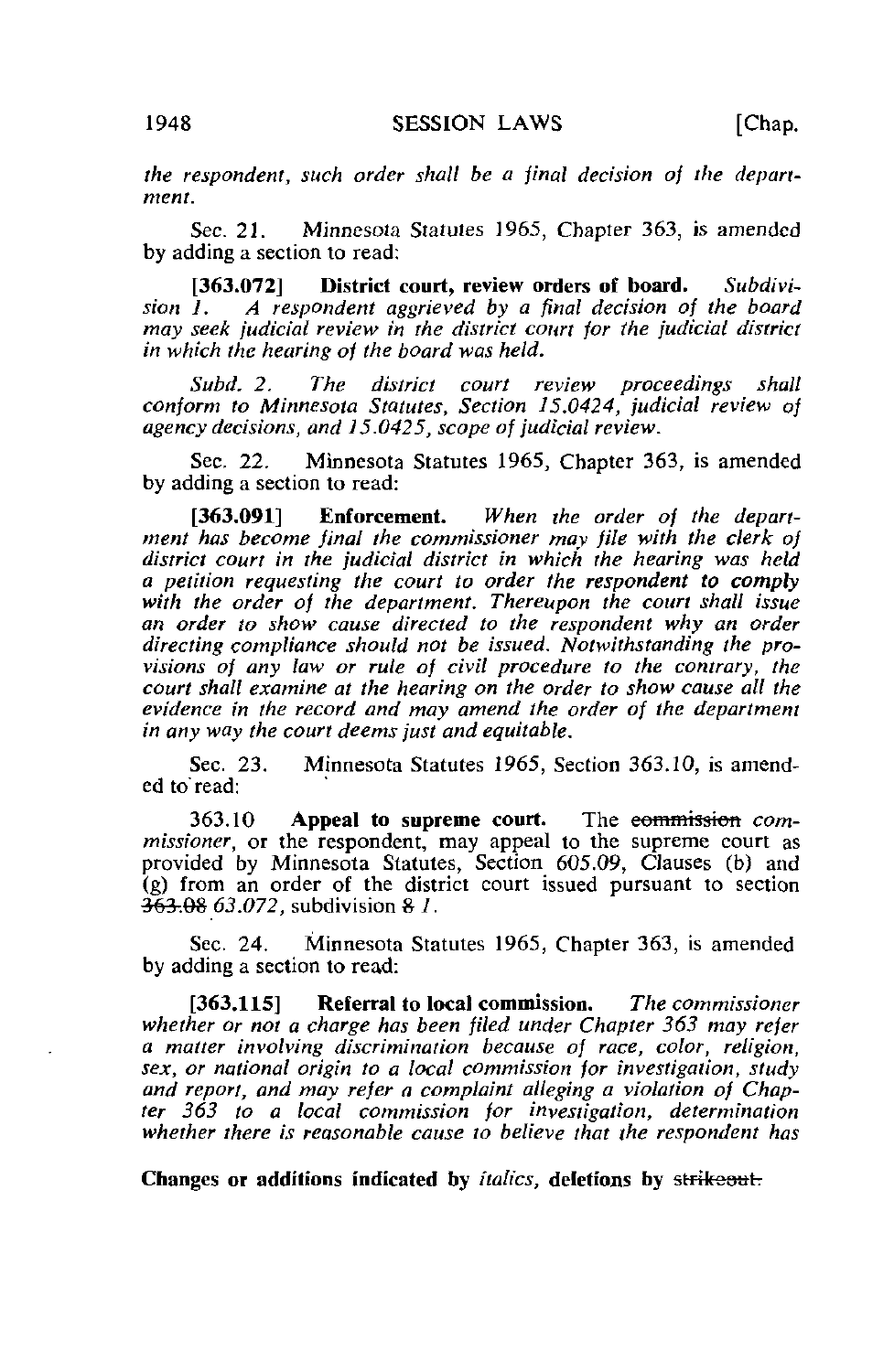engaged in a discriminatory practice, or assistance in eliminating a discriminatory practice by conference, conciliation or persuasion.

Upon referral by the commissioner, the local commission shall make a report and make recommendations to the commissioner and take other appropriate action within the scooe of its powers.

The term "local commission" as used in this section means an agency of a city, village or borough created pursuant to law, city charter, or municipal ordinance, and conferring upon the agency powers, including, but not limited to those which are conferred upon the commissioner by chapter 363.

Sec. 25. Minnesota Statutes 1965, Chapter 363, is amended by adding a section to read:

[363.116] Transfer to commissioner. A local commission may refer a matter under its jurisdiction to the commissioner,

The charging party has the option of filing a charge either with a local commission or the department. The exercise of such choice in filing a charge with one agency shall preclude the option of filing the same charge with the other agency. At the time a charge comes to the attention of a local agency, the agency or its representative shall inform the charging party of this option, and of his rights under this act.

The term "local commission" as used in this section has the same meaning given the term in section 24.

Sec. 26. Minnesota Statutes 1965, Section 363.12, is amended to read:

363.12 Declaration of policy. Subdivision 1. As a guide to the interpretation and application of this chapter, be it enacted that the public policy of this state is to foster equal employment and housing opportunity for all individuals in this state in accordance with their fullest capacities; regardless of their race, color, ereed, religion, or national origin, and to safeguard the rights to obtain and hold employment, housing, and other real property without diserimination secure for individuals in this state, freedom from discrimination because of race, color, creed, religion, or national origin, in connection with employment, housing and real property, public accommodations, public services, and education. Such discrimination threatens the rights and privileges of the inhabitants of this state and menaces the institutions and foundations of democracy. It is also the public policy of this state to protect all persons from wholly unfounded charges of discrimination. This chapter is an exercise of the police power of this state in the interest of the public wel-<br>fare.